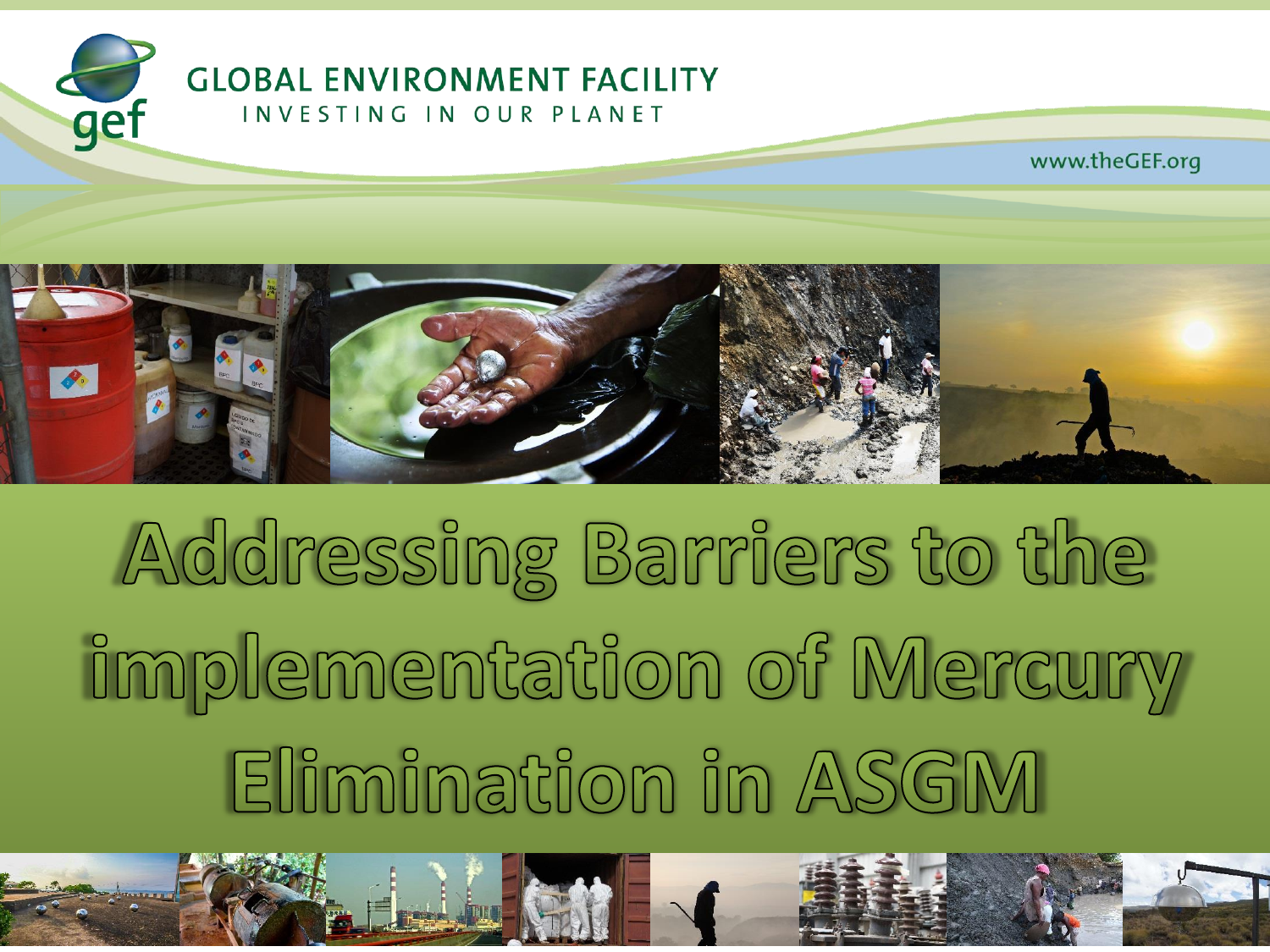

### Technological Barriers

- Lack of mechanisms to transfer available technology to miners
- Lack of technical experts to facilitate technology transfer
- Reluctance of miners to adopt new technologies/practices
- Lack of financial resources to facilitate tech transfer
- Lack of effective means to communicate to miners

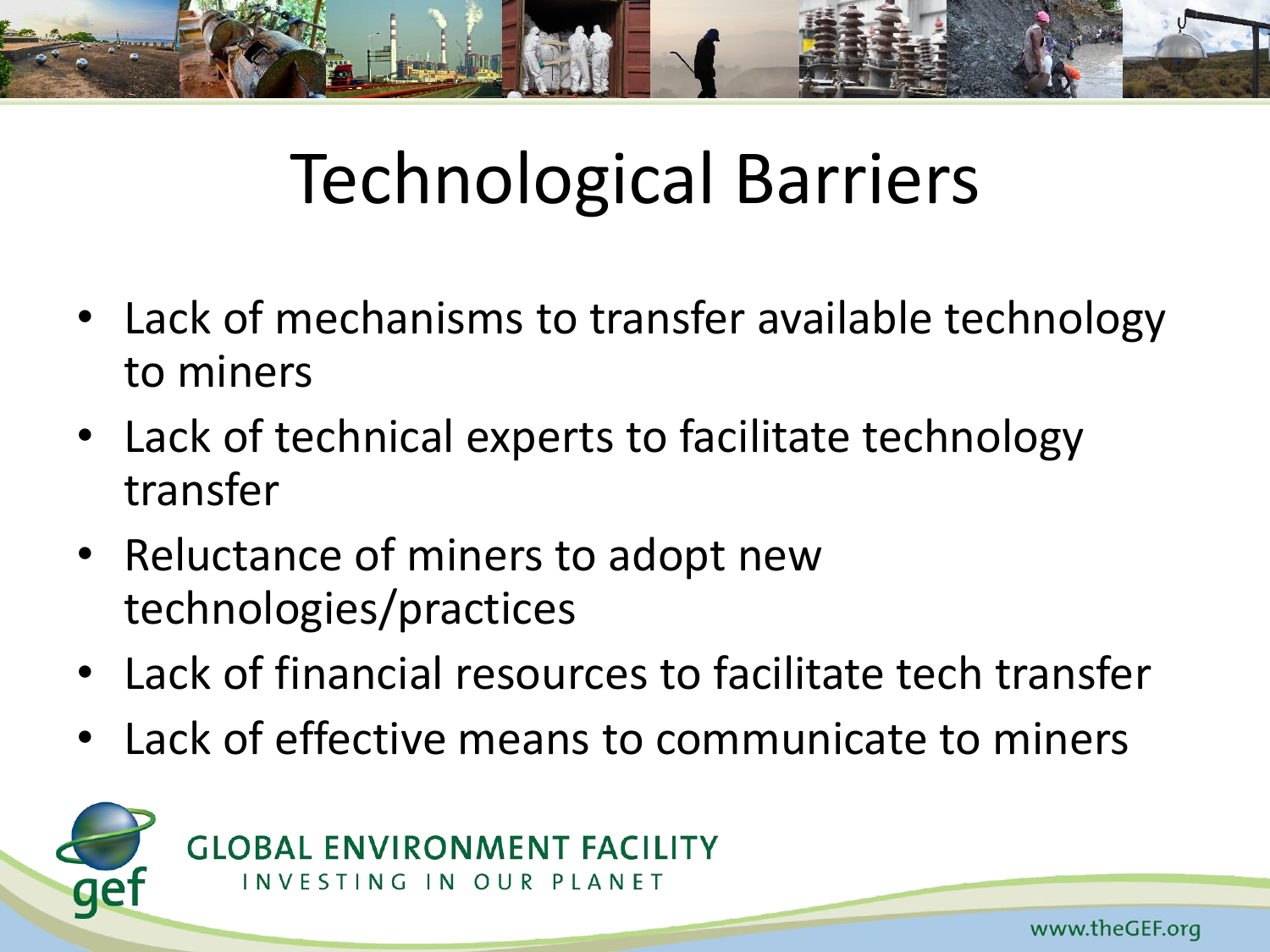

#### Technology Summary



www.theGEF.org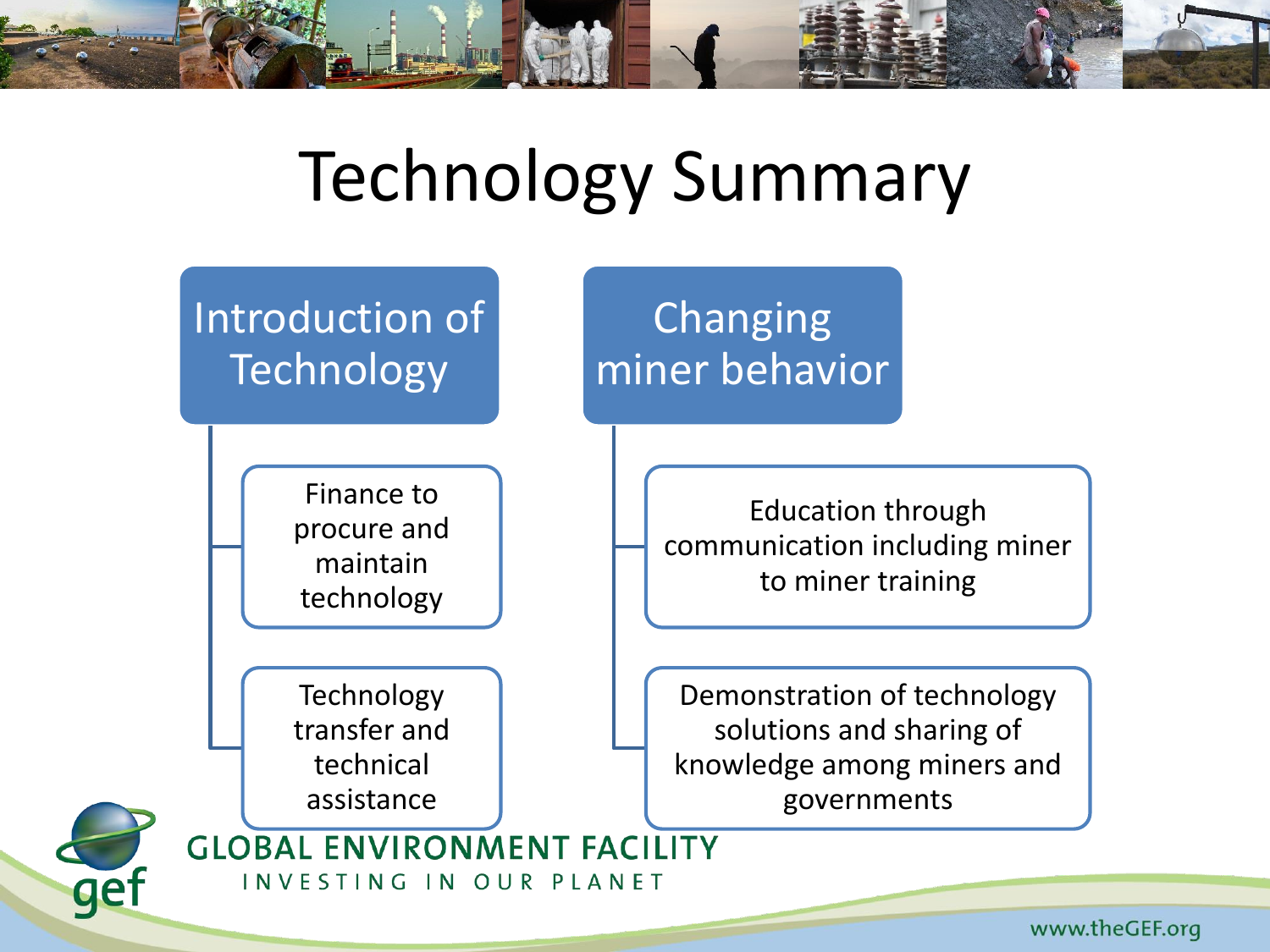

#### Capacity Barriers

- Lack of technical programs for the implementation of awareness and dissemination of the policy on clean technologies.
- Lack of training for public institutions



www.theGEF.org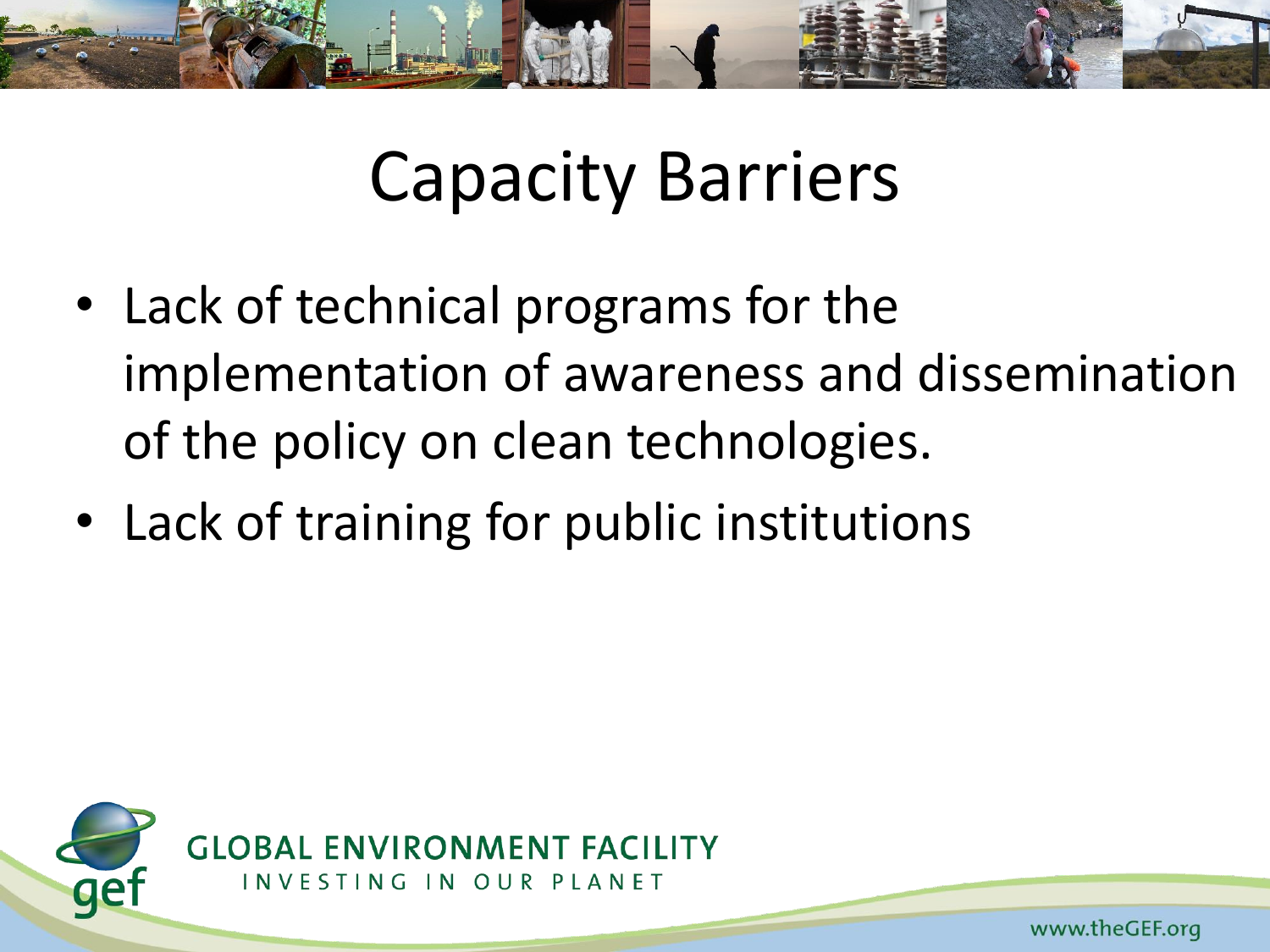

### Formalization

- Lack of common understanding, interpretation and implementation of applicable laws
- Lack of organization of miners in the ASGM sector
- Absence and/or weak institutions for monitoring, coordination and enforcement at the provincial/local/community
- Difficulty in accessing mining areas in remote regions
- Land tenure and land rights issues
- Weak interagency coordination for defining and implementing strategies to formalize mining
- Cultural beliefs



**GLOBAL ENVIRONMENT FACILITY** INVESTING IN OUR PLANET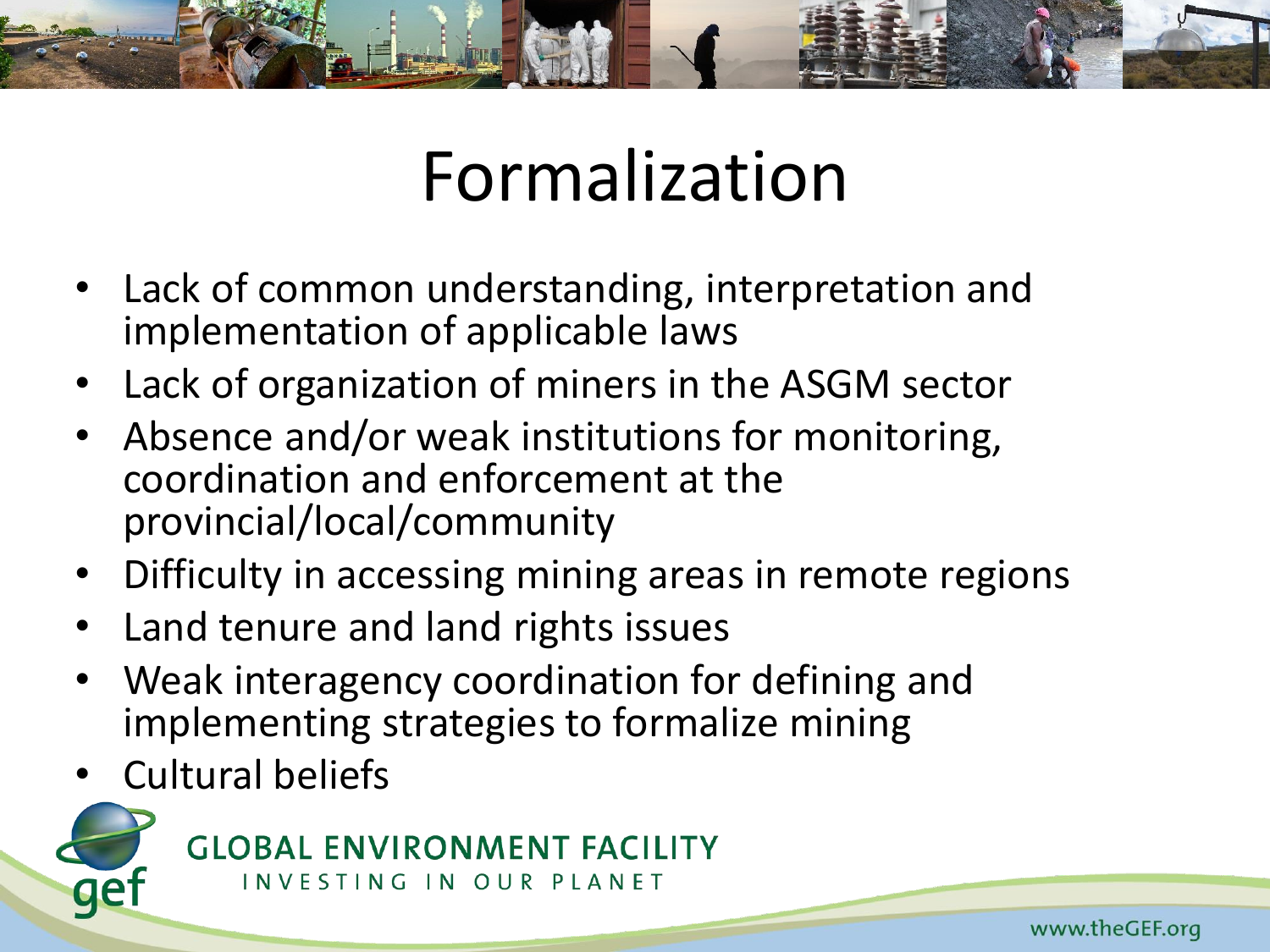## Key Components for Formalization

- Legislation and policy
- Agreements on land tenure and land rights
- Institutions and coordinating mechanism to facilitate formalization
- Miner buy in through education and incentives
- Access to miners

**GLOBAL ENVIRONMENT FACILITY** INVESTING IN OUR PLANET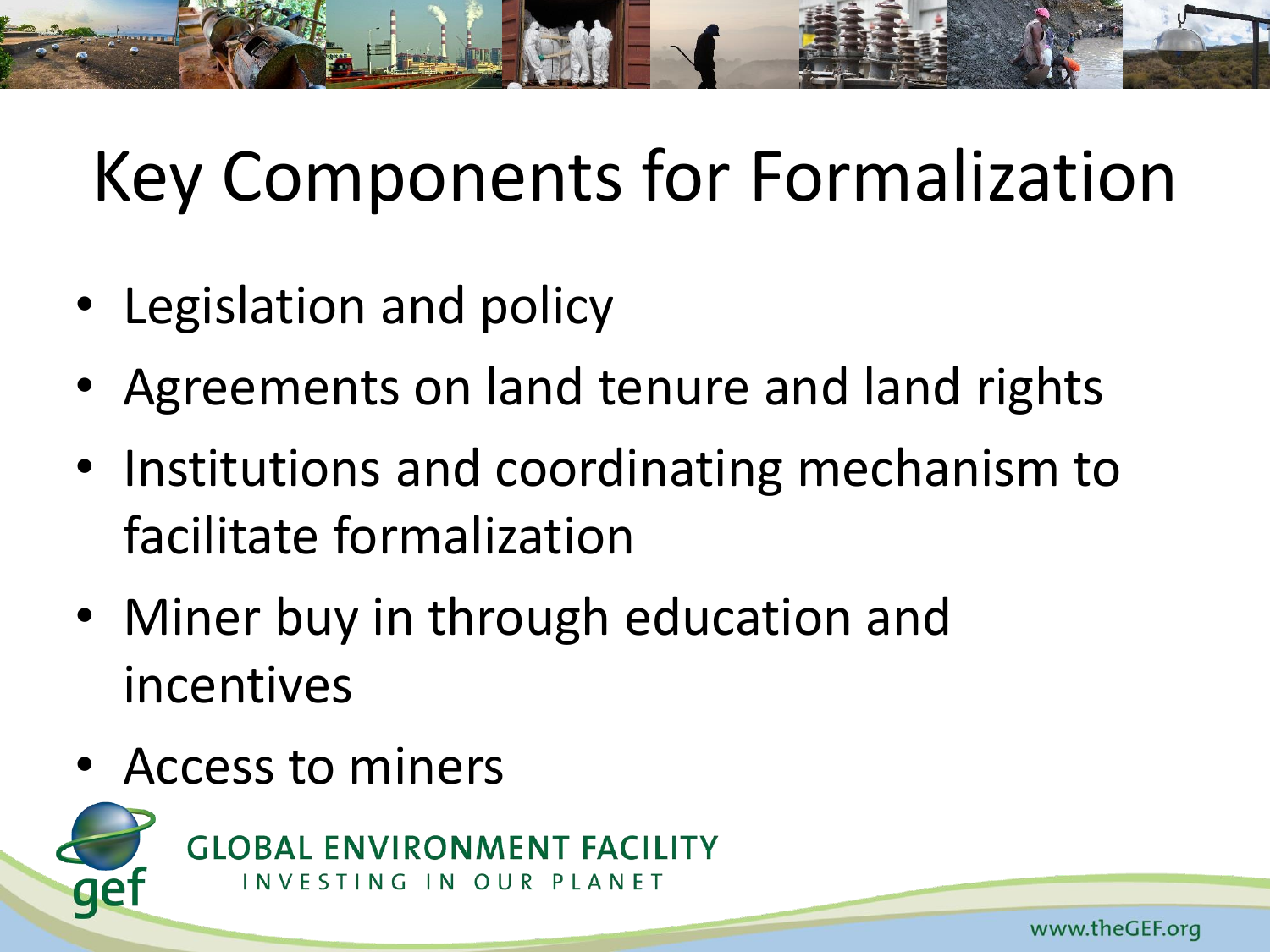

#### Financial Barriers

- None or little access to credit
- High barriers to entry of mining the financial system
- Lack of financial system to support mining
- Lack of trust of the financial system in mining
- Lack of incentives for technological conversion
- No sources of funding for technological change **GLOBAL ENVIRONMENT FACILITY** INVESTING IN OUR PLANET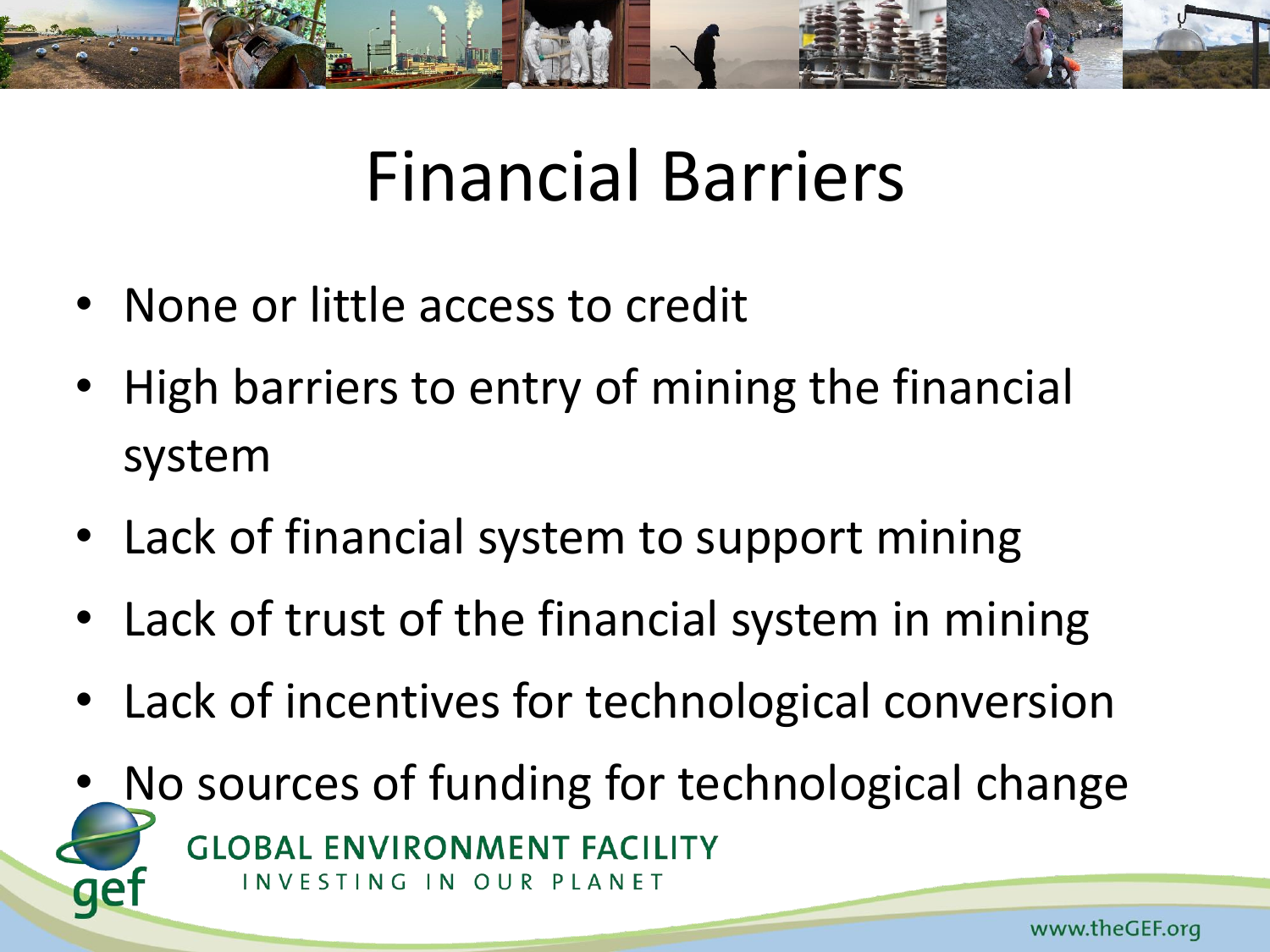

www.theGEF.org

# Addressing Financial Barriers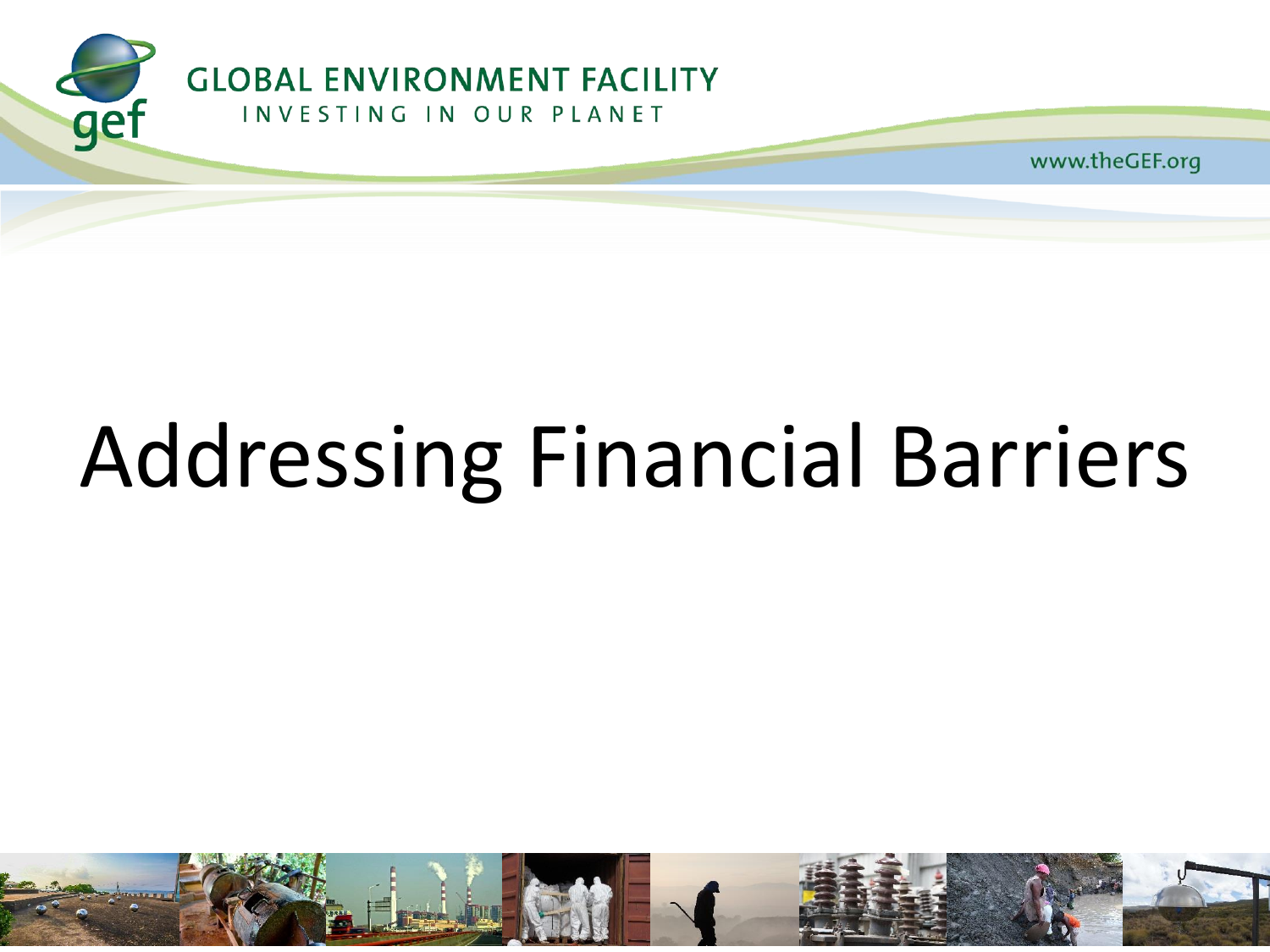

#### Main Issues

- Non-supportive Financial System
- High barriers to access financial system
- Availability of funds



www.theGEF.org